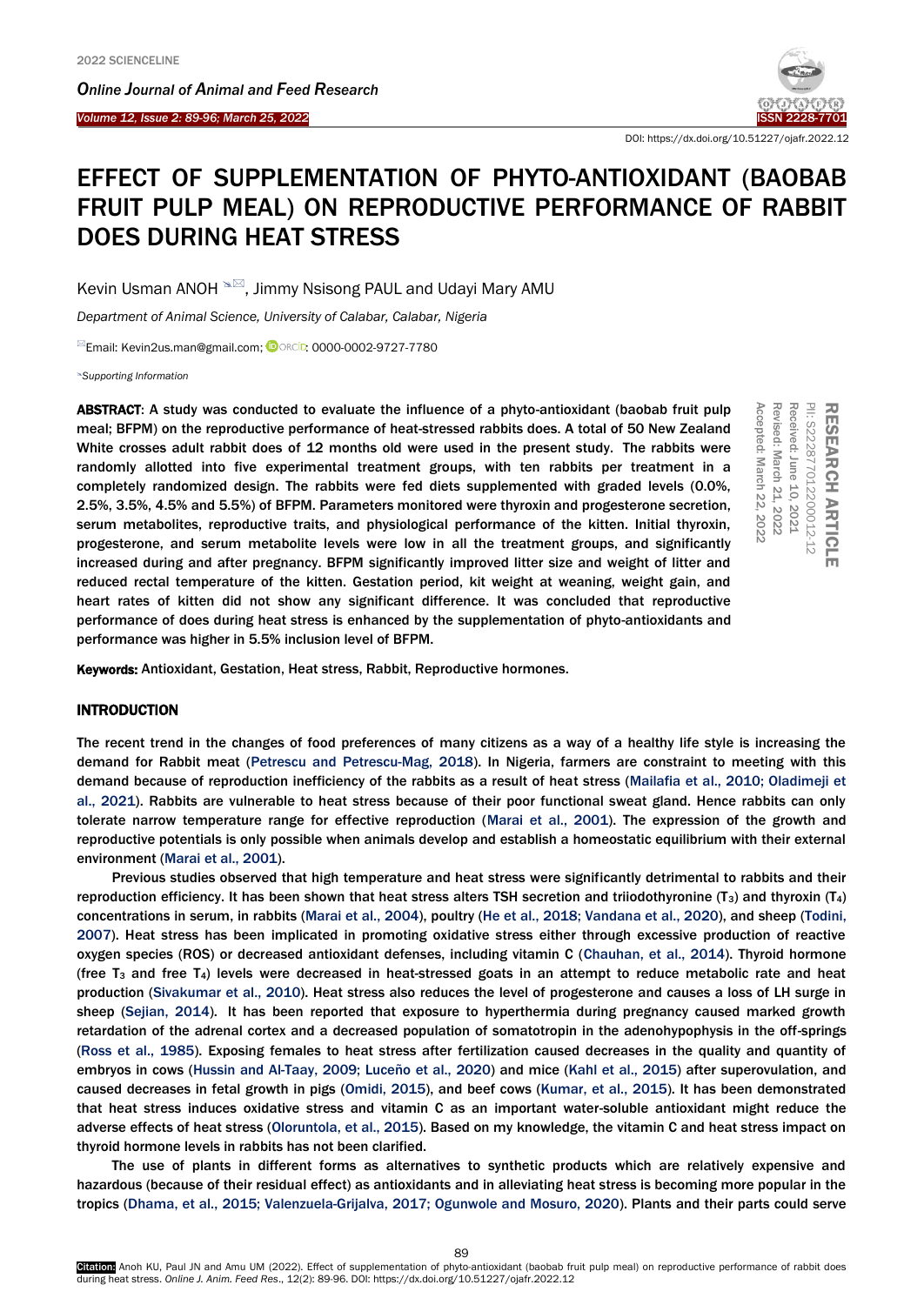as phytobiotics and antioxidants to the livestock (Dhama et al., 2015; Valenzuela-Grijalva, 2017). Some phytochemicals in plants improve antioxidant, anti-microbial, feed flavour, and palatability which could result in increased feed intake and performance in animals (Valenzuela-Grijalva, 2017). These tropical plants are available because of their rapid growth which is enhanced by the prevailing and environmental factors (Valenzuela-Grijalva, 2017). Baobab has been described by (Sidibe and Williams, 2002; Bosch et al., 2004). The fruit pulp was reported to contain a high amount of vitamin C (Sena, 1998; PhytoTrade-Africa, 2009), it was reported to increase feed intake, weight gain and was effective in alleviating heat stress in rabbits (Anoh, 2017).

This study was designed to evaluate the effects of baobab fruit pulp meal supplement (as a phyto-antioxidant) on the reproductive performance of heat-stressed rabbit does.

# MATERIALS AND METHODS

# Ethical regulation

The procedures for care and handling of animals in this study were strictly followed in accordance with the code of ethics for animal experiment as stated in htpp://ec.europa.eu/environment/chemicals/lab\_animal/legislation\_en.htm.

## Experimental site

This study was carried out at the Rabbit unit of the National Animal Production Research Institute (NAPRI), Shika-Zaria, Nigeria in March – Aprial 2015. Shika-Zaria lies between 11° 12' 42" N and 7° 33' 14" E at an altitude of 691 m above sea level. Zaria is about 245 KM from Abuja Nigeria's capital. The area is situated in the Northern Guinea Savannah Zone of Nigeria having an average annual rainfall of 1100 mm, which starts from May to September, and average ambient temperature and relative humidity of 17  $\degree$ C – 25  $\degree$ C and 20 – 41% respectively during the cold period (Mornings and August – Feb 2015) and 20  $\degree$ C – 39  $\degree$ C and 25% - 60% during the hot periods (afternoons of March – July 2015).

#### Housing

The animals were housed in perforated metallic hutches measuring  $75 \times 75 \times 75$  cm and raised 80 cm from the floor level. The hutches were thoroughly washed and disinfected with a locally made disinfectant and allowed to dry for one week before the animals were brought. Feed and watering troughs which were made of bunt clay were provided in each hutch. The rabbits were placed individually in clearly labeled cells.

#### Meteorological data of rabbit microclimate

The microclimate (ambient temperature and relative humidity values) within the rabbit house were recorded twice daily at 08:00 h and 15.00 h during the study period using a digital thermometer (Cocet®, Shenzhen-Guangdong, China). The data collected was used to compute the temperature humidity index (THI), an indicator of the thermal comfort level of the rabbits. The THI was calculated using the modified formula for the rabbit by Marai et al. (2001) as follows: THI = t -  $[(0.31 - 0.31 \times RH)(t - 14.4)]$ 

Where RH = relative humidity  $/100$ ; and t = ambient temperature.

The values of THI obtained were compared to that classified for tropical regions as shown below:

1) < 27.8 = absence of heat stress; 2) 27.8 - 28.9 = moderate heat stress; 3) 28.9 – 30 = severe heat stress; and 4) above 30 = very severe heat stress.

#### Experimental animals, diet and design

A total of 50 adult rabbit does (New Zealand White crosses) of 12 months old were used in this study. The rabbits were randomly allotted into the experimental treatments of five treatment groups and five replicates. They were ten rabbits per treatment and each rabbit in a treatment served as replicate in a completely randomized design. Rabbits in group 1 were not supplemented and served as the control 0%; while those in groups 2–5 were fed diets, containing graded levels of BFPM, 2.5%, 3.5%, 4.5% and 5.5%, respectively. The baobab fruit pulp meal which was in powdered form was purchased from a local market in Zaria-Nigeria. The basal diet composition (kg) was as follows: Maize 35, Groundnut haulm 20, groundnut cake 10, soybean meal 10, rice bran 15, Bone meal 9.2, common salt 0.35, mineral-vitamin premix 0.25, dl-methionine 0.1 and lysine 0.1. The basal diet was formulated to meet the nutrient requirements of growing rabbits according to the recommendations of NRC-1995. The nutrient composition of the basal diet is shown in Table 1. Feed and water were served *ad libitum*. All recommended managerial practices were duly observed.

| <b>Table 1 - Nutrient composition of the experimental diets.</b> |                   |                  |      |      |      |  |  |
|------------------------------------------------------------------|-------------------|------------------|------|------|------|--|--|
|                                                                  | <b>Control</b>    | 2.5%             | 3.5% | 4.5% | 5.5% |  |  |
| Metabolizable Energy (kcal/kg)                                   | 2200              | 2200             | 2200 | 2200 | 2200 |  |  |
| Crude Protein (%)                                                | 16                | 16               | 16   | 16   | 16   |  |  |
| Crude fiber (%)                                                  | 10                | 10               | 10   | 10   | 10   |  |  |
| <b>BFPM Supplementation</b>                                      | 0.00 <sub>g</sub> | 250 <sub>g</sub> | 350g | 450g | 550g |  |  |

Citation: Anoh KU, Paul JN and Amu UM (2022). Effect of supplementation of phyto-antioxidant (baobab fruit pulp meal) on reproductive performance of rabbit does during heat stress. *Online J. Anim. Feed Res*., 12(2): 89-96. DOI: https://dx.doi.org/10.51227/ojafr.2022.12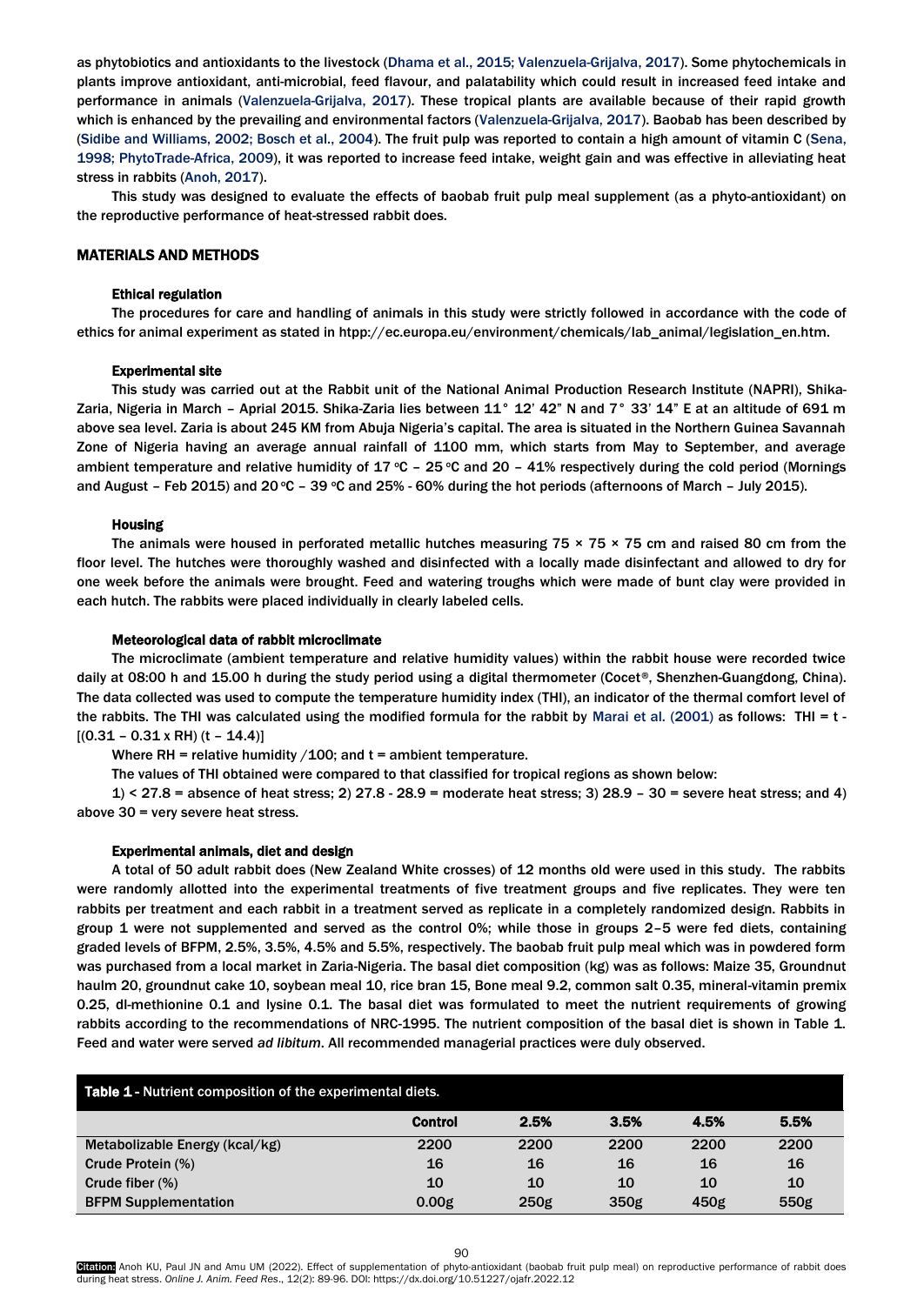# Hormonal assay and serum metabolite evaluation

Blood samples (5 ml) were collected at 10 h through the ear vein of 5 rabbits in the treatment groups before mating, during pregnancy, and after kindling, respectively into a bottle without anticoagulant and allowed to clot. The clotted blood samples were centrifuged at 3000 rounds/minute for 15 minutes. The serum harvested was stored at -10°C until when analyzed. Serum thyroxine and progesterone concentrations were determined for does with the use of commerciallyavailable ELISA Kits (Diagnostic Procedure Corp®, Los Angeles, CA, USA) according to the manufacturer's instructions. Serum glucose, total protein, albumin, and cholesterol concentrations were evaluated using an auto-analyzer and Chemical Commercial Kits from Stanbio Laboratory Inc®. San Antonio, Texas, USA.

### Reproductive performance of Rabbit Does

The rabbits were allowed to adjust to the treatment for four weeks before mating. Does were brought individually to be serviced by the buck (1 buck: 1doe / treatment).  $7<sup>th</sup>$  day weight increment and abdominal palpation was used to confirm pregnancy. Does that were not pregnant were re-mated. Parameters monitored included, date of kindle, litter size, weight of litter, weight of kitten, survivability (%) of kitten at weaning and kitten weight at weaning. Data were obtained from 2 parities and the experiment lasted for 20 weeks.

#### Physiological performance of Kittens

When the kittens were 3 weeks old, their rectal temperature (RT) and heart rate (HR) were measured. The readings were taken at 14.00 h to 15.00 twice a week for 3 weeks. Rectal temperature was measured with a digital thermometer, and HR was measured by counting the heartbeat of each rabbit representing their treatment for one minute with the help of a stethoscope. Weekly weight gain was also determined.

#### Statistical Analysis

Data obtained from all the experiments were subjected to analysis of variance, using the General Liner Model Procedure of (SAS version 2.8, 2002). Significant differences among treatment means were separated using the pair wise difference (Pdiff) in the SAS package. Values of P < 0.05 were considered significant

## RESULTS

The monthly Temperature Humidity Index (THI) inside the rabbitry during the experimental period is shown in Figure 1. THI in the mornings averaged 26.44 $\degree$ C while the Afternoon THI averaged 28.74 $\degree$ C. The THI values kept increasing from the month of February with a peak in May. There was a decline in THI in June. The values indicated that the month of February had absence of heat stress in the rabbit house.

Initial thyroxine was low across the treatments (Figure 2) and significantly increased during pregnancy. Throxine levels increased (60.9 (ng/ml), 69.87(ng/ml), 76.88(ng/ml) and 80.1(ng/ml) for 2.5%, 3.5%, 4.5% and 5.5% respectively) as the levels of BFPM increases in the diets with 4.5% and 5.5% recording the highest values. After kindling, thyroxine concentration decreased. Thyroxine concentration after pregnancy did not show any significant difference among the treatment groups. Progesterone concentration (Figure 3) were generally low before pregnancy and significantly (P<0.05) increased during and after pregnancy in BFPM treated rabbits. Rabbits in the BFPM treatments recorded significantly higher progesterone during pregnancy (21.67 ng/mL, 20.12, ng/mL 19.68 ng/mL and 19.25 ng/mL) compared to the control (18.04 ng/mL). Progesterone decreased as the levels of supplementation of BFPM in the diets increases. After kindling, it was observed that the control recorded a higher progesterone compared to the BFPM treated does.

During pregnancy, BFPM treatments recorded a significantly (P<0.05) high glucose, calcium and phosphorous compared to the control. Total protein was low in 2.5% group and phosphorous was low in 3.5% group. After kindling, total protein, albumin, triglyceride and phosphorous showed significant (P<0.05) difference among the treatment groups with the control having a significantly higher values than the BFPM treated groups except in triglyceride which was low. In the treatments with BFPM, treatments 3.4% and 4.5% performed better than treatments 2.5% and 5.5%

Litter size and weight of litter were significantly (P<0.05) increased in 3.5% and 4.5% BFPM inclusions (Table 3). Weight of kitten increased in 2.5% and 4.5%, while litter size at weaning was larger in 4.5 and 5.5% BFPM. Gestation period and weight of kitten at weaning did not show any significant difference.

The BFPM significantly (P<0.05) reduced rectal temperature; rectal temperature decreases as the inclusion of BFPM in the diet increases. Heart rate and weight gain did not show any difference.



91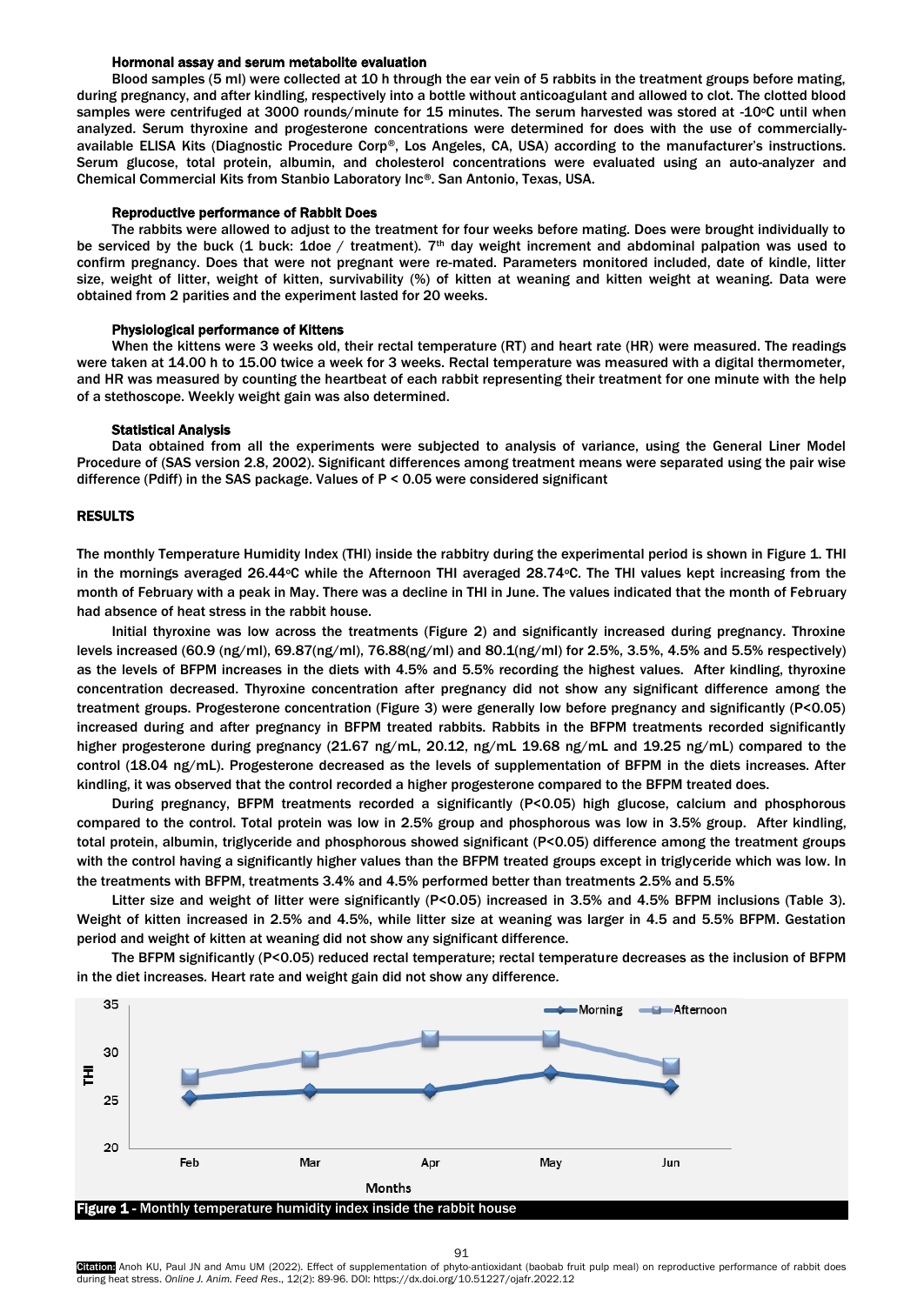



Figure 3 - Effect of graded levels of BFPM on progesterone levels ng/mL in adult rabbit does before, during and after pregnancy

| Table 2 - Effect of graded levels of BFPM on serum metabolites of adult rabbit does       |                    |                    |                    |                  |                    |            |  |
|-------------------------------------------------------------------------------------------|--------------------|--------------------|--------------------|------------------|--------------------|------------|--|
| <b>Treatments</b>                                                                         | <b>Control</b>     | 2.5%               | 3.5%               | 4.5%             | 5.5%               | <b>SEM</b> |  |
| <b>Parameters</b>                                                                         |                    |                    |                    |                  |                    |            |  |
| <b>Before Pregnancy</b>                                                                   |                    |                    |                    |                  |                    |            |  |
| Glucose $(mg/dl)$                                                                         | 5.20               | 4.93               | 4.77               | 4.47             | 5.0                | 0.35       |  |
| Total Protein (mg/dl)                                                                     | 63.00              | 66.67              | 66.00              | 67.67            | 67.33              | 1.43       |  |
| Albumin (mg/dl)                                                                           | 36.07              | 35.67              | 39.67              | 37.67            | 37.33              | 1.12       |  |
| Cholesterol (mg/dl)                                                                       | 1.57               | 1.53               | 1.47               | 1.47             | 1.53               | 0.11       |  |
| Triglyceride (mg/dl)                                                                      | 0.93               | 1.00               | 0.90               | 0.87             | 0.67               | 0.10       |  |
| Calcium (mg/dl)                                                                           | 2.33               | 2.40               | 2.27               | 2.56             | 2.29               | 0.07       |  |
| Phosphorous (mg/dl)                                                                       | 1.05               | 1.02               | 1.16               | 1.13             | 1.01               | 0.06       |  |
| <b>During Gestation</b>                                                                   |                    |                    |                    |                  |                    |            |  |
| Glucose $(mg/dl)$                                                                         | 3.20 <sup>b</sup>  | 4.53a              | 4.25a              | 4.83a            | 4.30 <sup>a</sup>  | 0.06       |  |
| Total Protein (mg/dl)                                                                     | 68.33 <sup>a</sup> | 62.00 <sup>b</sup> | 67.00 <sup>a</sup> | 65.00ab          | 68.67 <sup>a</sup> | 1.03       |  |
| Albumin (mg/dl)                                                                           | 37.00              | 32.00              | 35.33              | 36.00            | 33.00              | 1.45       |  |
| Cholesterol (mg/dl)                                                                       | 1.5                | 1.43               | 1.35               | 1.43             | 1.40               | 0.05       |  |
| Triglyceride (mg/dl)                                                                      | 0.93               | 1.00               | 0.90               | 0.87             | 0.67               | 0.10       |  |
| Calcium (mg/dl)                                                                           | $2.31$ ab          | 2.37ab             | 2.40a              | 2.40a            | 2.24 <sup>b</sup>  | 0.03       |  |
| Phosphorous (mg/dl)                                                                       | 0.97 <sub>ab</sub> | 0.93 <sub>ab</sub> | 0.62 <sup>b</sup>  | 1.11a            | 1.16a              | 0.08       |  |
| <b>After Kindling</b>                                                                     |                    |                    |                    |                  |                    |            |  |
| Glucose $(mg/dl)$                                                                         | 4.57               | 5.33               | 4.50               | 4.00             | 4.40               | 0.14       |  |
| Total Protein (mg/dl)                                                                     | 68.67 <sup>a</sup> | 64.33c             | 68.00ab            | 68.00ab          | 65.00bc            | 0.79       |  |
| Albumin $(mg/dl)$                                                                         | 42.00a             | 35.33 <sup>b</sup> | 40.33a             | 39.17a           | 34.33 <sup>b</sup> | 0.84       |  |
| Cholesterol (mg/dl)                                                                       | 1.43               | 1.50               | 1.40               | 1.35             | 1.50               | 0.04       |  |
| Triglyceride (mg/dl)                                                                      | $0.85b$ c          | 1.10a              | 0.85 <sup>b</sup>  | 0.70c            | 0.94ab             | 0.04       |  |
| Calcium (mg/dl)                                                                           | 2.17               | 2.31               | 2.43               | 2.41             | 2.18               | 0.02       |  |
| Phosphorous (mg/dl)                                                                       | 1.11a              | 1.0 <sub>b</sub>   | 1.06a              | 1.0 <sub>b</sub> | 1.0 <sub>b</sub>   | 0.01       |  |
| Means within rows with different superscript letters are significantly P < 0.05 different |                    |                    |                    |                  |                    |            |  |

Gitation: Anoh KU, Paul JN and Amu UM (2022). Effect of supplementation of phyto-antioxidant (baobab fruit pulp meal) on reproductive performance of rabbit does<br>during heat stress. Online J. Anim. Feed Res., 12(2): 89-96.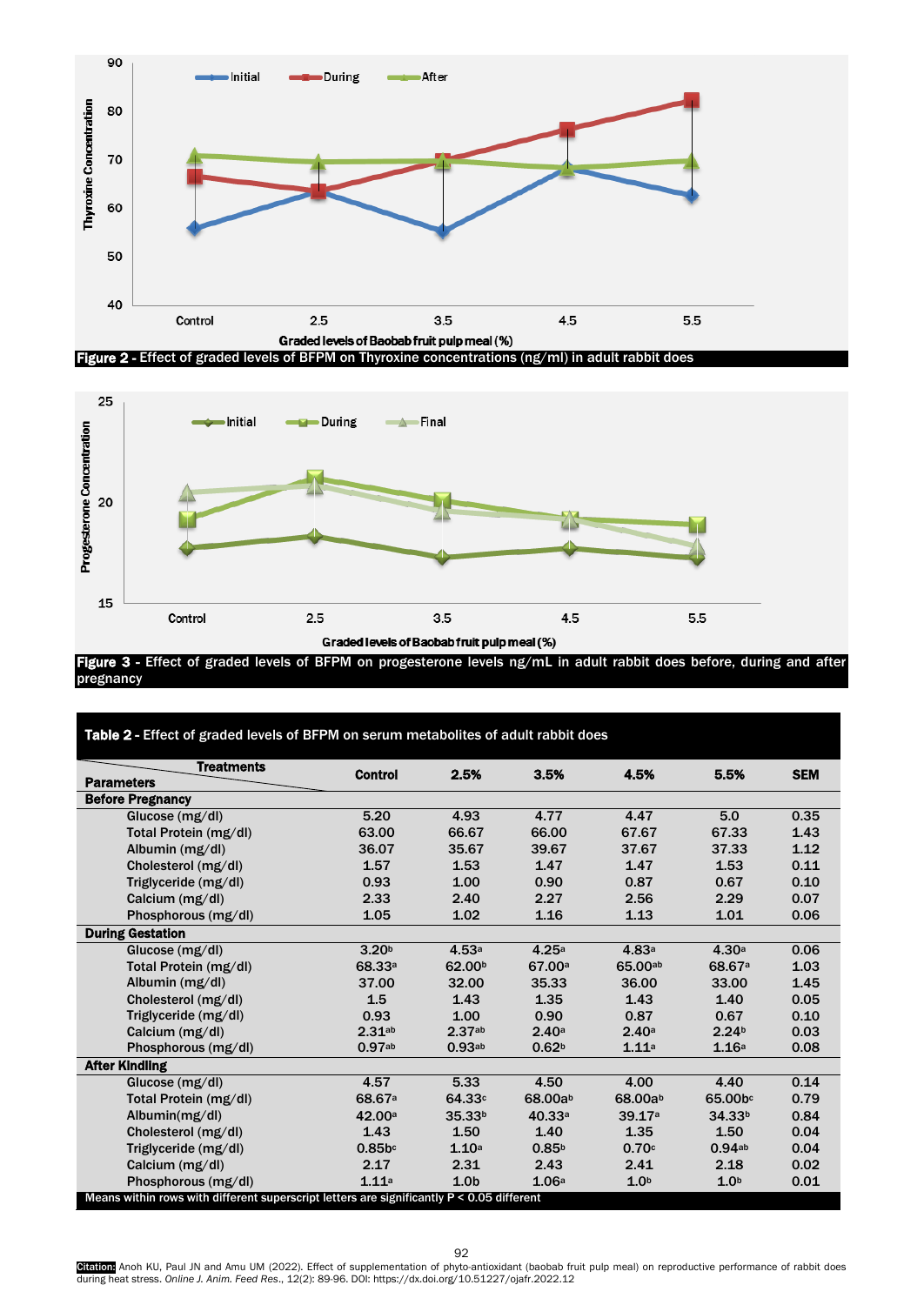# Table 3 - Effect of graded levels of BFPM on reproductive performance of adult rabbit does

| Treatments<br><b>Parameters</b>                                                         | Control             | 2.5%                | 3.5%               | 4.5%               | 5.5%               | <b>SEM</b> |
|-----------------------------------------------------------------------------------------|---------------------|---------------------|--------------------|--------------------|--------------------|------------|
| <b>Number of Parities/Doe</b>                                                           | ◠                   | 2                   | 2                  | າ                  | 2                  |            |
| <b>Gestation Period (days)</b>                                                          | 30                  | 30                  | 30                 | 30.67              | 30.33              | 0.10       |
| Average Litter size at birth                                                            | 4.00 <sub>pc</sub>  | 3.67c               | 5.66a              | $5.33^{ab}$        | 5.33 <sup>ab</sup> | 0.23       |
| Average Weight of litter (g)                                                            | 186.67 <sup>b</sup> | 176.67 <sup>b</sup> | 233.33a            | 218.33ab           | 250.00a            | 6.68       |
| Average Weight of kitten (g)                                                            | 47.33a <sub>b</sub> | 48.89 <sup>a</sup>  | 40.00 <sup>b</sup> | 40.00 <sup>b</sup> | 48.33a             | 0.06       |
| Average Litter size at weaning                                                          | 3.67ab              | 3.33 <sup>b</sup>   | 4.68a <sub>b</sub> | 5.00a              | 5.00a              | 0.29       |
| Average Litter wt at weaning (g)                                                        | 502.57              | 502.00              | 426.67             | 504.00             | 436.67             | 70.23      |
| Means within rows with different superscript letters are significantly P<0.05 different |                     |                     |                    |                    |                    |            |

| Table 4 - Physiological performance of Kittens                                          |                |                    |                     |        |                    |            |
|-----------------------------------------------------------------------------------------|----------------|--------------------|---------------------|--------|--------------------|------------|
| Treatments<br><b>Parameters</b>                                                         | <b>Control</b> | 2.5%               | 3.5%                | 4.5%   | 5.5%               | <b>SEM</b> |
| Rectal Temperature (C°)                                                                 | 38.51a         | 37.80 <sup>b</sup> | 37.62 <sub>bc</sub> | 37.20c | 36.90 <sup>d</sup> | 0.14       |
| Heart Rate (beat/min)                                                                   | 140.44         | 139.16             | 139.94              | 135.75 | 136.10             | 2.25       |
| Weight gain $(g/day)$                                                                   | 11.04          | 12.24              | 11.68               | 12.86  | 12.12              | 0.95       |
| Means within rows with different superscript letters are significantly P<0.05 different |                |                    |                     |        |                    |            |

#### **DISCUSSION**

The Temperature humidity index (THI), an indicator of the thermal comfort level of the rabbits was calculated from the values of temperature and relative humidity readings in the pen house using the modified formula for the rabbit by Marai et al. (2001). The average THI value of the pen house was 29.5°C and it is an indication that the rabbit house was severely thermally stressful and had adverse effects on the rabbits (Marai et al., 2001).

Heat stress negatively affected thyroxine secretion in this study (Figure 2.); this finding agrees with (Marai et al., 2004; Todini, 2017). BFPM supplemented groups had an increase thyroxine levels which may be due to the fact that vitamin C and other antioxidant have the ability to reduce oxidative stress and improve body metabolism (Ganaie et al., 2012; Sivakumar et al., 2010; [Minuti](https://www.cambridge.org/core/search?filters%5BauthorTerms%5D=A.%20Minuti&eventCode=SE-AU) et al., 2009). Vitamin C antioxidants alleviate retardation in thyroid functions, leading to the increase in serum thyroxine (Usha et al., 2002). Fetal demand for metabolites especially in the control group and 2.5% BFPM supplementation could have been responsible for the significant decrease of  $T<sub>4</sub>$  concentration in these treatments during pregnancy. Previous studies reported decrease in thyroid hormones with increasing temperature (Williams and Njoya, 1998; Sokolowicz and Herbut, 1999) decrease  $T_3$  level and a concurrent increase in  $T_4$  level (Marai et al., 2004) during heat stress. The values of thyroxin obtained after kindling is similar to the report of Mahmoud et al. (2014), Acclimation increases the adaptive ability of birds to subsequent thermal stress by reducing the level of T3.

The trend in progesterone secretion noticed in this study may be attributed to the differences in the physiological status of the does and not necessarily due to heat stress. The effect of heat stress on plasma progesterone concentration is controversial (Marai et al., 2002; Anoh et al., 2018). In the present study, progesterone was low in the control, increased in 2.5% BFPM and decreases in 4.5% and 5.5% BFPM. However, heat stress may affect the number of mature follicles (Naseer et al., 2017) hence the decrease in progesterone secretion because of less number of *corpus luteum* sites as was noticed in the control. Vitamin antioxidants have been known to alleviate heat stress in rabbits (Prabsattroo et al., 2012, 2015; Anoh 2017; El-Desoky, et al., 2017). The presence of these phyto-chemical compounds may facilitate the ability of animals to rapidly grow follicles and shed more ova, creating more *corpus luteum* (CL) sites and increasing progesterone by counteracting free radicals and other reactive oxygen (ROS) species production in body fluids and tissues due to heat stress. The CL is a transient endocrine gland that secretes progesterone to support pregnancy in rabbits. The CL is maintained throughout the gestation (Theau-Cle´ment, et al., 1995) and P4 level in rabbits remain high throughout pregnancy period (Szendrő et al., 2010) a characteristic that differentiate the rabbits from other species.

Values of serum metabolites recorded in this result did not follow a particular pattern; however, serum metabolites were significantly high in BFPM treated groups. Ondruska et al. (2011) reported a decline in plasma TP with rising temperature. The general reduction in most of the serum metabolites during pregnancy compared to what was recorded after pregnancy agrees with the reports of (Marai et al., 2007) During pregnancy, reductions in blood serum metabolite may be due to the decrease in feed intake of dams (Marai et al., 1994) and increase in water retention (Marai et al., 2004), and the high demand of the foetus at the late stages of pregnancy (Marai et al., 1994, 2004). The decrease in glucose in blood may be due to the increase in each glomerular filtration rate (GFR) (Marai et al., 1994) and foetal consumption and conversion of glucose to lactose of milk, and the decrease in each of renal threshold of glucose and capacity of renal tubules to absorb the glucose (Marai et al., 1994).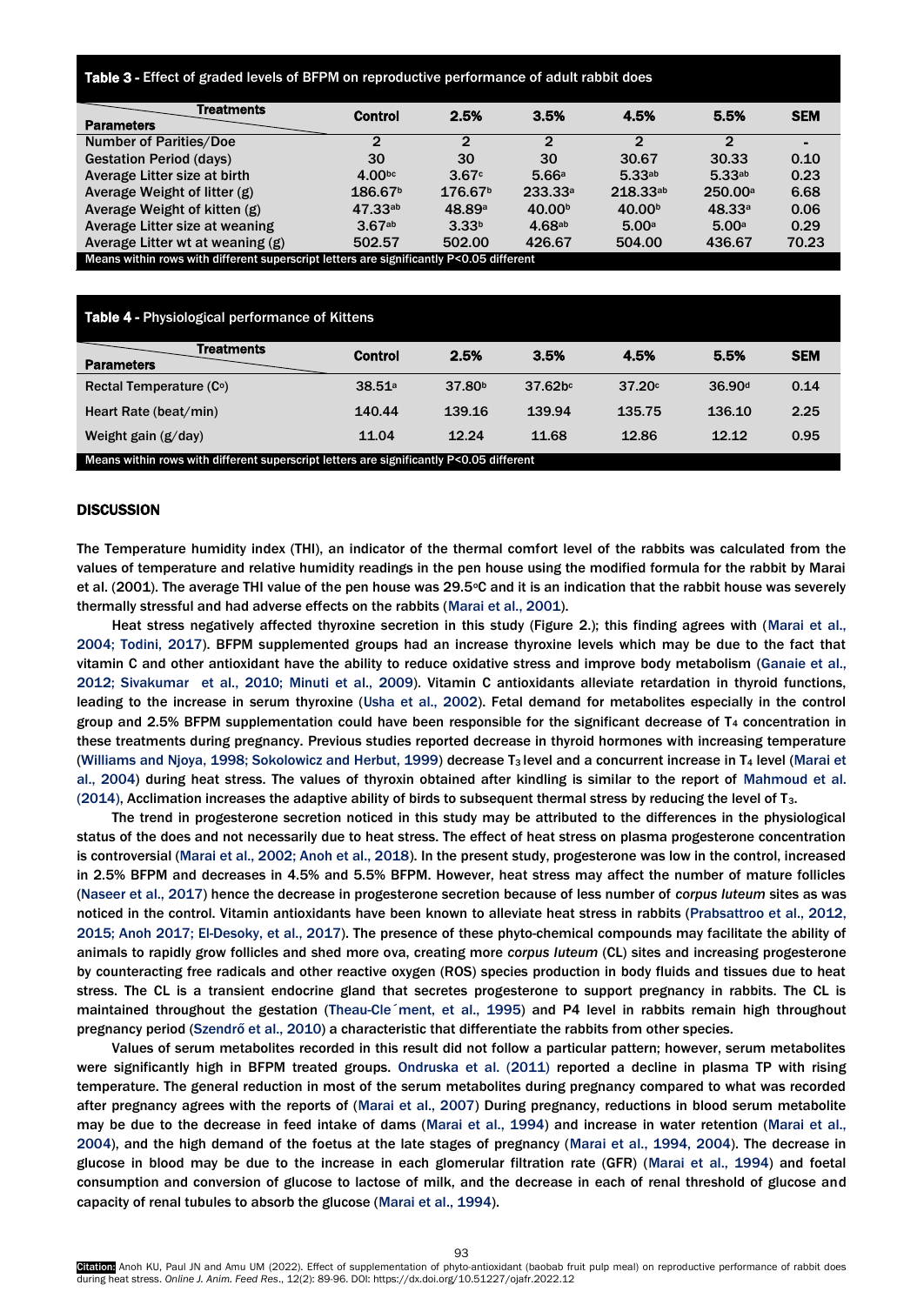Heat stress was responsible for the low litter size and conception rate recorded in the control and 2.5% BFPM. Heat stress was attributed to decrease follicular growth and number of ova that were shed as mentioned previously (Naseer et al., 2017). This might have affected conception rate hence reduced litter size. Fertilization failure or early embryonic mortality has been reported to be responsible for poor conception rate and small litter size (Argente, 2016). Heat stress was attributed in previous study for the decrease in receptivity and percentage of voluntary mating which led to a decline in fertility (Marai, et al., 2001) as was noticed in the control and 2.5% BFPM. The values of the litter weight were a reflection of the litter size of the rabbits. Treatments with large litter size had higher litter weight. The increase in the average weight of kits recorded in the control and 2.5% BFPM compared to 3.5% and 5.5% is because of their small litter sizes. Kitten in small litter had the opportunities to receive adequate breast milk compare to kittens in large litter. BFPM might have stimulated the increase in milk production which could have been responsible for the average weight of kitten noticed in 5.5% BFPM. Previous studies have demonstrated that feeding doe rabbits on diets containing vitamin antioxidants increases milk yield of does, litter size, and weight of litter (Argente, 2016; Fayeye and Ayorinde 2016).

The rectal temperature of kittens of BFPM treated does were low compared to the control. It is worthy to note that baobab contains high amount of vitamin C and other phyto-chemicals (Sena, 1998; PhytoTradeAfrica, 2009), antioxidant vitamin has been known to alleviate heat load in rabbits (In-Surk et al., 2014; Prabsattroo et al., 2012). The presence of these phyto-chemical compounds may facilitate the ability of animals to maintain their body homeostasis including body temperature by provoking endogenous cellular defense mechanisms to cope with oxidative stress and inflammation induced by heat stress (Akbarian et al., 2016). Heart rate and weight gain did not show any significant difference.

## **CONCLUSION**

Heat stress reduced fertility in the does, litter size, hormone secretion and rectal temperature of kitten. Ameliorating heat stress with Baobab Fruit Pulp Meal (BFPM) improved reproductive performance, serum metabolites and hormonal concentrations. Baobab fruit pulp meal can be used up to 5.5% in reproductive diets of rabbits during hot periods.

## DECLARATIONS

We declare that this research work is original and has not been published elsewhere.

## Corresponding Author

Kevin Usman ANOH; E-mail[: Kevin2us.man@gmail.com](mailto:Kevin2us.man@gmail.com)

#### Acknowledgement

Our special appreciation goes to the management of National Animal Production Research Institute (NAPRI) Shika-Zaria Nigeria.

## Authors' contribution

All authors (A. Kevin Usman, J. Nsisong Paul and U. Mary Amu) contributed equally in research and writing process.

# Conflict of interests

The authors declare that there is no conflict of interests in this work.

### REFERENCES

- Akbarian A Michiels J Degroote J Majdeddin M Golian A and De Smet S (2016). Association between heat stress and oxidative stress in poultry; mitochondrial dysfunction and dietary interventions with phytochemicals. Journal of Animal Science and Biotechnology, 7:37-51.[: https://doi.org/10.1186/s40104-016-0097-5](https://doi.org/10.1186/s40104-016-0097-5)
- Anoh KU (2017). Alleviating heat stress with Baobab fruit pulp meal: Effect on testosterone concentration and gonadal and epididymal morphometry of adult rabbit bucks. Academia Journal of Agriculture Research, 5(8): 178-182. DOI: <https://academiapublishing.org/journals/ajar/abstract/2017/Aug/Anoh.htm>
- Anoh KU, Olayinka OI, Abdulahi I, Atte PO (2018). Ameliorative effects of Bi-carbonate buffer, Vitamin C and Baobab fruit pulp meal on Progesterone and Testosterone Secretion in Heat stressed Rabbits. Nigerian Journal of Animal Science, 20(4): 459-265. Link[: https://www.ajol.info/index.php/tjas/article/view/181231](https://www.ajol.info/index.php/tjas/article/view/181231)
- Argente MJ (2016). Major components in limiting litter size. Insights from Animal Reproduction; Payan Carreira, R., Edited, InTech Publication, London, UK, pp. 87-114. link[: https://www.intechopen.com/chapters/49863](https://www.intechopen.com/chapters/49863)
- Bosch CK and Asafa BA (2004). Adansonia digitate L. In: Grubben G. J. H., Denton OA (Editors). PROTA 2: Vegetables/Légumes. Prota, Wageningen, the Netherlands. Pp. 89 – 94.
- Chauhan SS Celi P and Leury BJ (2014). Dietary antioxidants at supranutritional doses improve oxidative status and reduce the negative effects of heat stress in sheep. Journal of Animal Science, 92(33) 64-74. DOI: <https://doi.org/10.2527/jas.2014-7714>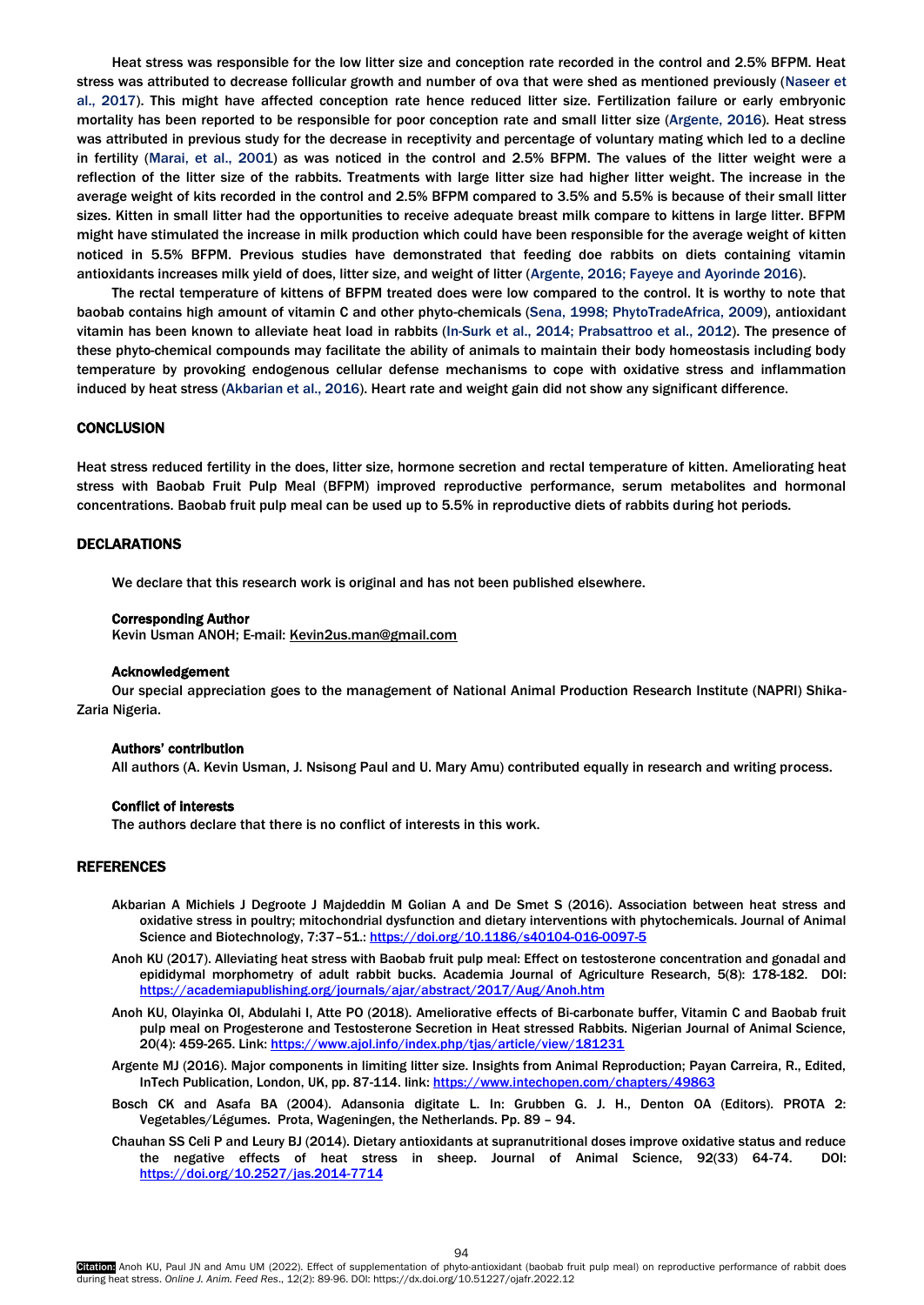- Dhama K Latheef SK Manin S Samad HA Karthik K Tiwari R Khan RU Alagawany M Farag MR Alam GM Laudadio V and Vincenzo T (2015). Multiple beneficial application and modes of action of herbs in poultry health and production. A review. International Journal of Pharmacology, 11(3):152–176. DOI:<https://dx.doi.org/10.3923/ijp.2015.152.176>
- El-Desoky NI Hashem NM Elkomy A and Abo-elezz ZR (2017). Physiological response and semen quality of rabbit bucks supplemented with Moringa leaves ethanolic extract during summer season. Animal, 11(9):1549–1557. DOI: <https://doi.org/10.1017/S1751731117000088>
- Fayeye TR and Ayorinde KL (2016). Gestation length, litter size at birth and their effects on gestation weight gain, kindling loss, live body weight of kit and survival in domestic rabbit in Nigeria. Proceedings 11<sup>th</sup> World Rabbit Congress - June 15-18, 2016 – Qingdao, China. [http://world-rabbit-science.com/WRSA-Proceedings/Congress-2016-](http://world-rabbit-science.com/WRSA-Proceedings/Congress-2016-Qingdao/Papers/R-Reproduction/R09-Fayeye.pdf) [Qingdao/Papers/R-Reproduction/R09-Fayeye.pdf](http://world-rabbit-science.com/WRSA-Proceedings/Congress-2016-Qingdao/Papers/R-Reproduction/R09-Fayeye.pdf)
- Ganaie AH Hooda, OK Singh SV Ashutosh and Upadhdyay RC (2012). Response of vitamin C supplementation on biochemical, hormonal and physiological parameters of pregnant Murrah buffaloes during hot-humid conditions. Indian Journal of Animal Nutrition, 29(3): 214-221. <https://www.indianjournals.com/ijor.aspx?target=ijor:ijan&volume=29&issue=3&article=001>
- He SP, Arowolo MA, Medrano RF, Li S, Yu QF, Chen JY, He JH (2018). Impact of heat stress and nutritional interventions on poultry production. World's Poultry Science Journal, 74(4):647-64. DOI: <https://doi.org/10.1017/S0043933918000727>
- Hussin AM and Al-Taay MM (2009). Histological study of the thyroid and Parathyroid glands in Iraqi buffalo (Bubalus bubalis) with referring to the seasonal changes. Basic Journal of Veterinary Research, 8: 26–38. <https://www.iasj.net/iasj/download/a6b0d06957f9d2dc>
- In-Surk J Ko Y Moon Y and Sohn S (2014). Effects of vitamin C or E on the proinflammatory cytokines, heat shock protein 70 and antioxidant status in broiler chicks under summer conditions. Asian-Australian Journal of Animal Science, 27(1): 749–756. DOI: <https://doi.org/10.5713/ajas.2013.13852>
- Kahl S Elsasser TH Rhoads RP Collier RJ and Baumgard LH (2015). Environmental heat stress modulates thyroid status and its response to repeat endotoxin challenges in stress. Domestic Animal Endocrinology 52: 43-50. <https://doi.org/10.1016/j.domaniend.2015.02.001>
- Kumar B Ishwar AK Choudhary and Akhater T (2015). Effect of temperature variation on hormonal concentration at various gestation stages in Black Bengal gaots. Veterinary World 8: 113 –1142. DOI: https://doi.org/10.14202/vetworld.2015.1137-1
- Luceño NL, Angrimani DD, de Cássia Bicudo L, Szymańska KJ, Van Poucke M, Demeyere K, Meyer E, Peelman L, Mullaart E, Broekhuijse ML, Van Soom A (2020). Exposing dairy bulls to high temperature-humidity index during spermatogenesis compromises subsequent embryo development in vitro. Theriogenology, 141:16-25. DOI: <https://doi.org/10.1016/j.theriogenology.2019.08.034>
- Mailafia S, Onakpa MM, and Owoleke OE (2010). Problems and prospects of rabbit production in Nigeria-A review. Bayero Journal of Pure and Applied Sciences, 3(2): 20-25. DOI[: https://doi.org/10.4314/bajopas.v3i2.63213](https://doi.org/10.4314/bajopas.v3i2.63213)
- Mahmoud UT Abdel-Rahman MA and Darwish MH (2014). Effects of propolis, ascorbic acid and vitamin E on thyroid and corticosterone hormones in heat stressed broilers. Journal of Advanced Veterinary Research, 4(1):18-27. Link: <https://advetresearch.com/index.php/AVR/article/view/68>
- Marai IFM Ayyat MS and Abd El-Monem UM (2001). Growth performance and reproductive traits at first parity of New Zealand white female rabbits as affected by heat stress and its alleviation under Egyptian conditions. Tropical Animal Health Production. 33: 451-462.<https://doi.org/10.1023/A:1012772311177>
- Marai IFM Habeeb AAM and Gad AE (2002). Rabbits' productive, reproductive and physiological traits as affected by heat stress (A Review). Livestock Production Science, 78(2): 71-90[. https://doi.org/10.1016/S0301-6226\(02\)00091-X](https://doi.org/10.1016/S0301-6226(02)00091-X)
- Marai IFM Habeeb AAM and Gad AE (2004). Growth performance traits and the physiological background of young doe rabbits as affected by climatic conditions and lighting regime, under sub-tropical conditions of Egypt. Proceedings - 8th World Rabbit Congress –September 7-10, 2004 – Puebla, Mexico pp. 288 – 297. <https://www.cabdirect.org/cabdirect/abstract/20053160561>
- Marai, IFM, EL-Masry, A. and Nasr AS (1994). Heat stress and its amelioration with nutritional: buffering, hormonal and physical techniques for New Zealand White rabbits maintained under hot summer conditions of Egypt. Proceedings of 1st International Conference of Rabbit Production in Hot Climate, Egypt. Pp. 247–252.
- Marai IFM Haeeb AAM, and Gad AE (2007). Biological functions in young pregnant rabbit does as affected by heat stress and lighting regime under sub-tropical conditions of Egypt. Tropical and Subtropical Agro-ecosystem, 7: 165-176. <https://www.redalyc.org/pdf/939/93970303.pdf>
- [Minuti](https://www.cambridge.org/core/search?filters%5BauthorTerms%5D=A.%20Minuti&eventCode=SE-AU) A [Bani](https://www.cambridge.org/core/search?filters%5BauthorTerms%5D=P.%20Bani&eventCode=SE-AU) P [Piccioli-Cappelli](https://www.cambridge.org/core/search?filters%5BauthorTerms%5D=F.%20Piccioli-Cappelli&eventCode=SE-AU) F and O (2009). Metabolic and biochemical changes in plasma of the per parturient rabbit does with different litter size. Animal, 9(4): 614-621.<https://doi.org/10.1017/s1751731114002675>
- Naseer Z Ahmad E Epikmen ET Uçan U Boyacioğlu M and Akosy M (2017). Quercetin supplemented diet improves follicular development, oocyte quality, and reduces ovarian apoptosis in rabbits during summer heat stress. Theriogenology, 96: 136-141. DOI[: https://doi.org/10.1016/j.theriogenology.2017.03.029](https://doi.org/10.1016/j.theriogenology.2017.03.029)
- Ogunwole OA and Mosuro AO (2020). Dietary vitamin-mineral premix replacement with leaf meal composites improved the growth performance of broiler chicken. Slovak Journal of Animal Science. 53, (3): 110–121. <https://sjas.ojs.sk/sjas/article/view/622>
- Oladimeji AM, Johnson TG, Metwally K, Farghly M, Mahrose KM (2021). Environmental heat stress in rabbits: Implications and ameliorations. International Journal of Biometeorology, 66:1-11. DOI: [https://doi.org/10.1007/s00484-021-](https://doi.org/10.1007/s00484-021-02191-0) [02191-0](https://doi.org/10.1007/s00484-021-02191-0)